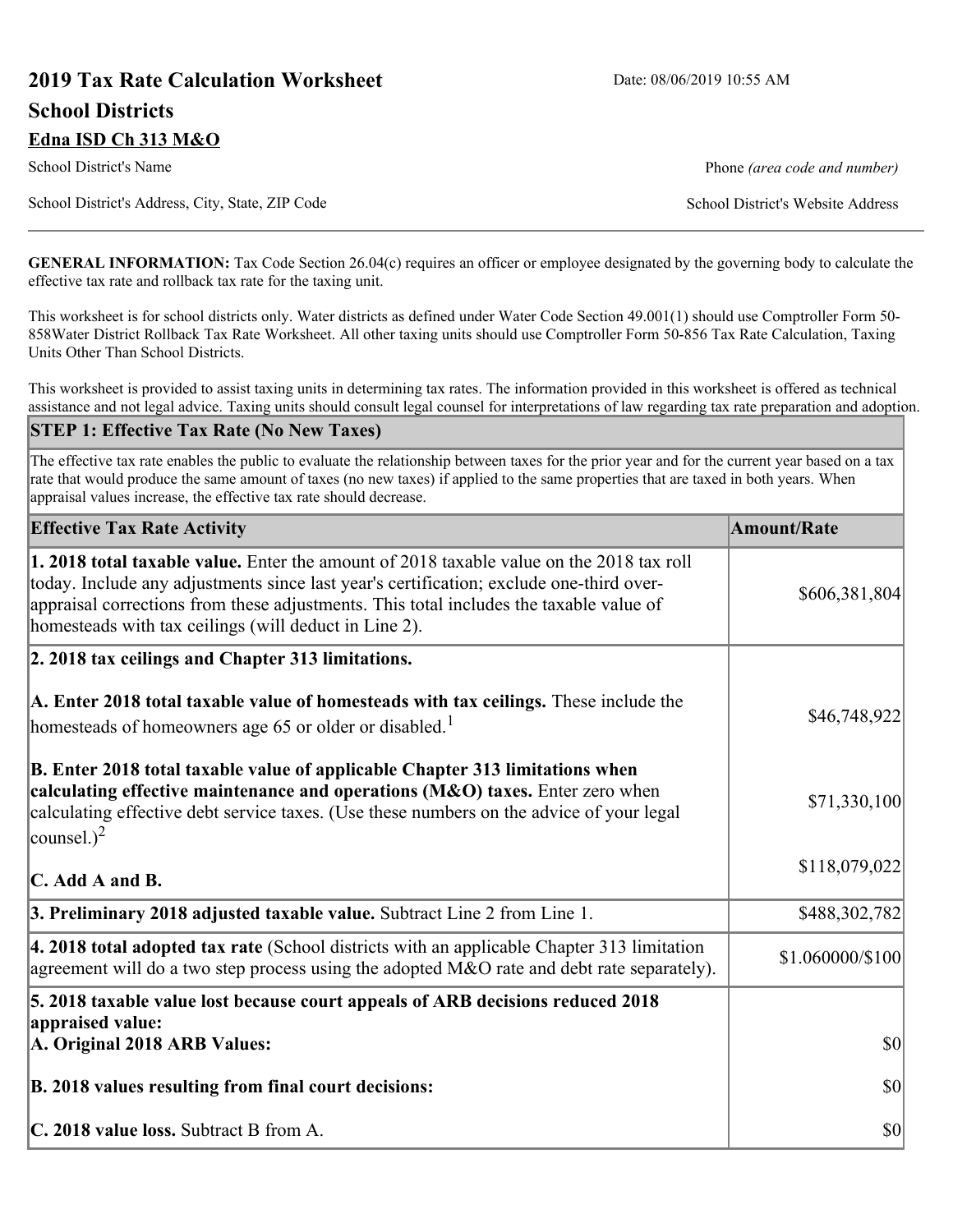| $\vert$ 6. 2018 taxable value, adjusted for court-ordered reductions. Add Line 3 and Line 5C.                                                                                                                                                                                                                                                                                                                                                                | \$488,302,782 |
|--------------------------------------------------------------------------------------------------------------------------------------------------------------------------------------------------------------------------------------------------------------------------------------------------------------------------------------------------------------------------------------------------------------------------------------------------------------|---------------|
| 7. 2018 taxable value of property in territory the school deannexed after Jan. 1, 2018.<br>Enter the 2018 value of property in deannexed territory.                                                                                                                                                                                                                                                                                                          | \$0           |
| 8. 2018 taxable value lost because property first qualified for an exemption in 2019.<br>Note that lowering the amount or percentage of an existing exemption does not create a new<br>exemption or reduce taxable value. If the school district increased an original exemption, use<br>the difference between the original exempted amount and the increased exempted amount.<br>Do not include value lost due to freeport or goods-in-transit exemptions. |               |
| A. Absolute exemptions. Use 2018 market value:                                                                                                                                                                                                                                                                                                                                                                                                               | \$189,970     |
| <b>B. Partial exemptions.</b> 2019 exemption amount or 2019 percentage exemption times 2018<br>value:                                                                                                                                                                                                                                                                                                                                                        | \$335,690     |
| C. Value loss. Add A and B.                                                                                                                                                                                                                                                                                                                                                                                                                                  | \$525,660     |
| 9. 2018 taxable value lost because property first qualified for agricultural appraisal (1-<br>d or 1-d-1), timber appraisal, recreational/scenic appraisal or public access airport<br>special appraisal in 2019. Use only properties that qualified in 2019 for the first time; do<br>not use properties that qualified in 2018.                                                                                                                            |               |
| A. 2018 market value:                                                                                                                                                                                                                                                                                                                                                                                                                                        | $ 10\rangle$  |
| B. 2019 productivity or special appraised value:                                                                                                                                                                                                                                                                                                                                                                                                             | \$0           |
| C. Value loss. Subtract B from A.                                                                                                                                                                                                                                                                                                                                                                                                                            | $ 10\rangle$  |
| 10. Total adjustments for lost value. Add Lines 7, 8C and 9C.                                                                                                                                                                                                                                                                                                                                                                                                | \$525,660     |
| 11. 2018 adjusted taxable value. Subtract Line 10 from Line 6.                                                                                                                                                                                                                                                                                                                                                                                               | \$487,777,122 |
| 12. Adjusted 2018 taxes. Multiply Line 4 by Line 11 and divide by \$100.                                                                                                                                                                                                                                                                                                                                                                                     | \$5,170,437   |
| 13. Taxes refunded for years preceding tax year 2018. Enter the amount of taxes refunded<br>by the district for tax years preceding tax year 2018. Types of refunds include court<br>decisions, corrections and payment errors. Do not include refunds for tax year 2018. This<br>line applies only to tax years preceding tax year 2018.                                                                                                                    | \$5,778       |
| 14. Adjusted 2018 taxes with refunds. Add Lines 12 and 13.                                                                                                                                                                                                                                                                                                                                                                                                   | \$5,176,215   |
| 15. Total 2019 taxable value on the 2019 certified appraisal roll today. This value<br>includes only certified values and includes the total taxable value of homesteads with tax<br>ceilings (will deduct in Line 17). These homesteads include homeowners age 65 or older or<br>disabled.                                                                                                                                                                  |               |
| A. Certified values only: <sup>3</sup>                                                                                                                                                                                                                                                                                                                                                                                                                       | \$644,227,107 |
| <b>B. Pollution control and energy storage exemption:</b> Deduct the value of property<br>exempted for the current tax year for the first time as pollution control or energy storage<br>system property:                                                                                                                                                                                                                                                    | $$-0$         |
| <b>C. Total value.</b> Subtract B from A.                                                                                                                                                                                                                                                                                                                                                                                                                    | \$644,227,107 |
|                                                                                                                                                                                                                                                                                                                                                                                                                                                              |               |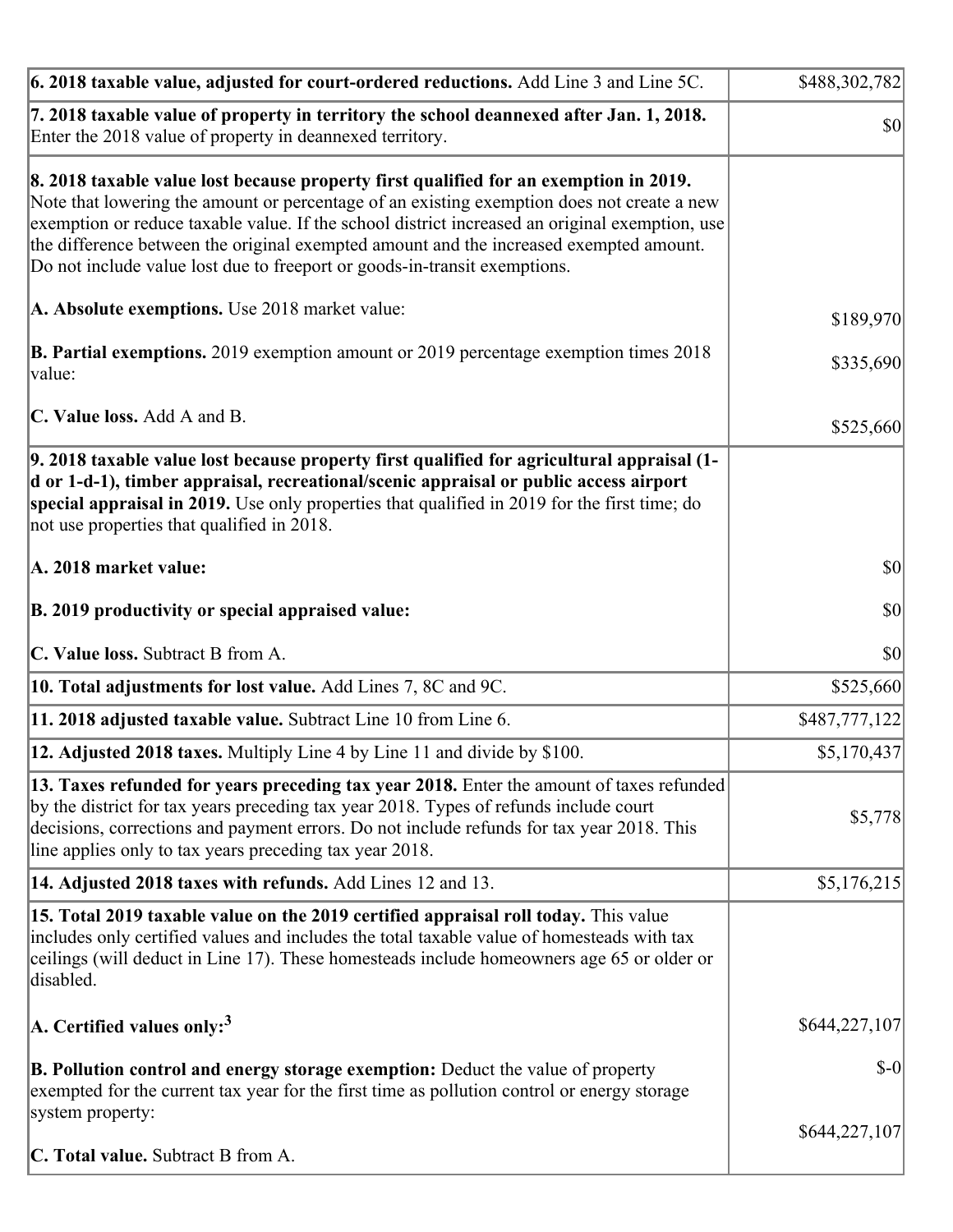| 16. Total value of properties under protest or not included on certified appraisal roll.                                                                                                                                                                                                                                                                                                                                                                                                                                                                                                                                                                                                                  |                  |  |
|-----------------------------------------------------------------------------------------------------------------------------------------------------------------------------------------------------------------------------------------------------------------------------------------------------------------------------------------------------------------------------------------------------------------------------------------------------------------------------------------------------------------------------------------------------------------------------------------------------------------------------------------------------------------------------------------------------------|------------------|--|
| A. 2019 taxable value of properties under protest. The chief appraiser certifies a list of<br>properties still under ARB protest. The list shows the appraisal district's value and the<br>taxpayer's claimed value, if any, or an estimate of the value if the taxpayer wins. For each of<br>the properties under protest, use the lowest of these values. Enter the total value.                                                                                                                                                                                                                                                                                                                        | <b>\$0</b>       |  |
| B. 2019 value of properties not under protest or included on certified appraisal roll.<br>The chief appraiser gives school districts a list of those taxable properties that the chief<br>appraiser knows about, but are not included in the appraisal roll certification. These<br>properties are not on the list of properties that are still under protest. On this list of<br>properties, the chief appraiser includes the market value, appraised value and exemptions for<br>the preceding year and a reasonable estimate of the market value, appraised value and<br>exemptions for the current year. Use the lower market, appraised or taxable value (as<br>appropriate). Enter the total value. | $ 10\rangle$     |  |
| C. Total value under protest or not certified: Add A and B.                                                                                                                                                                                                                                                                                                                                                                                                                                                                                                                                                                                                                                               | <b>\$0</b>       |  |
| 17. 2019 tax ceilings and Chapter 313 limitations.<br>A. Enter 2019 total taxable value of homesteads with tax ceilings. These include the<br>homesteads of homeowners age 65 or older or disabled. <sup>4</sup>                                                                                                                                                                                                                                                                                                                                                                                                                                                                                          | \$51,744,289     |  |
|                                                                                                                                                                                                                                                                                                                                                                                                                                                                                                                                                                                                                                                                                                           |                  |  |
| B. Enter 2019 total taxable value of applicable Chapter 313 limitations when<br>calculating effective M&O taxes. Enter zero when calculating effective debt service taxes.<br>(Use these numbers on the advice of your legal counsel.) <sup>5</sup>                                                                                                                                                                                                                                                                                                                                                                                                                                                       | \$68,962,500     |  |
| C. Add A and B.                                                                                                                                                                                                                                                                                                                                                                                                                                                                                                                                                                                                                                                                                           | \$120,706,789    |  |
| 18. 2019 total taxable value. Add Lines 15C and 16C. Subtract Line 17C.                                                                                                                                                                                                                                                                                                                                                                                                                                                                                                                                                                                                                                   | \$523,520,318    |  |
| 19. Total 2019 taxable value of properties in territory annexed after Jan. 1, 2018.<br>Include both real and personal property. Enter the 2019 value of property in territory<br>annexed by the school district.                                                                                                                                                                                                                                                                                                                                                                                                                                                                                          | \$0              |  |
| 20. Total 2019 taxable value of new improvements and new personal property located<br>in new improvements. New means the item was not on the appraisal roll in 2018. New<br>additions to existing improvements may be included if the appraised value can be<br>determined. New personal property in a new improvement must have been brought into the<br>school district after Jan. 1, 2018, and be located in a new improvement.                                                                                                                                                                                                                                                                        | \$10,474,618     |  |
| 21. Total adjustments to the 2019 taxable value. Add Lines 19 and 20.                                                                                                                                                                                                                                                                                                                                                                                                                                                                                                                                                                                                                                     | \$10,474,618     |  |
| 22. 2019 adjusted taxable value. Subtract Line 21 from Line 18.                                                                                                                                                                                                                                                                                                                                                                                                                                                                                                                                                                                                                                           | \$513,045,700    |  |
| <b>23. 2019 effective tax rate.</b> Divide Line 14 by Line 22 and multiply by \$100.                                                                                                                                                                                                                                                                                                                                                                                                                                                                                                                                                                                                                      | \$1.008918/\$100 |  |
| 24. 2019 effective tax rate for ISDs with Chapter 313 Limitations. Add together the<br>effective tax rates for M&O and debt service for those school districts that participate in an<br>applicable Chapter 313 limitations agreement.                                                                                                                                                                                                                                                                                                                                                                                                                                                                    | \$0.000000/\$100 |  |

<sup>3</sup>Tex. Tax Code Section 26.012(6)

 $2$ Tex. Tax Code Section 26.012(6)

 ${}^{4}$ Tex. Tax Code Section 26.012(6)(A)(i)

 $5$ Tex. Tax Code Section 26.012(6)(A)(ii)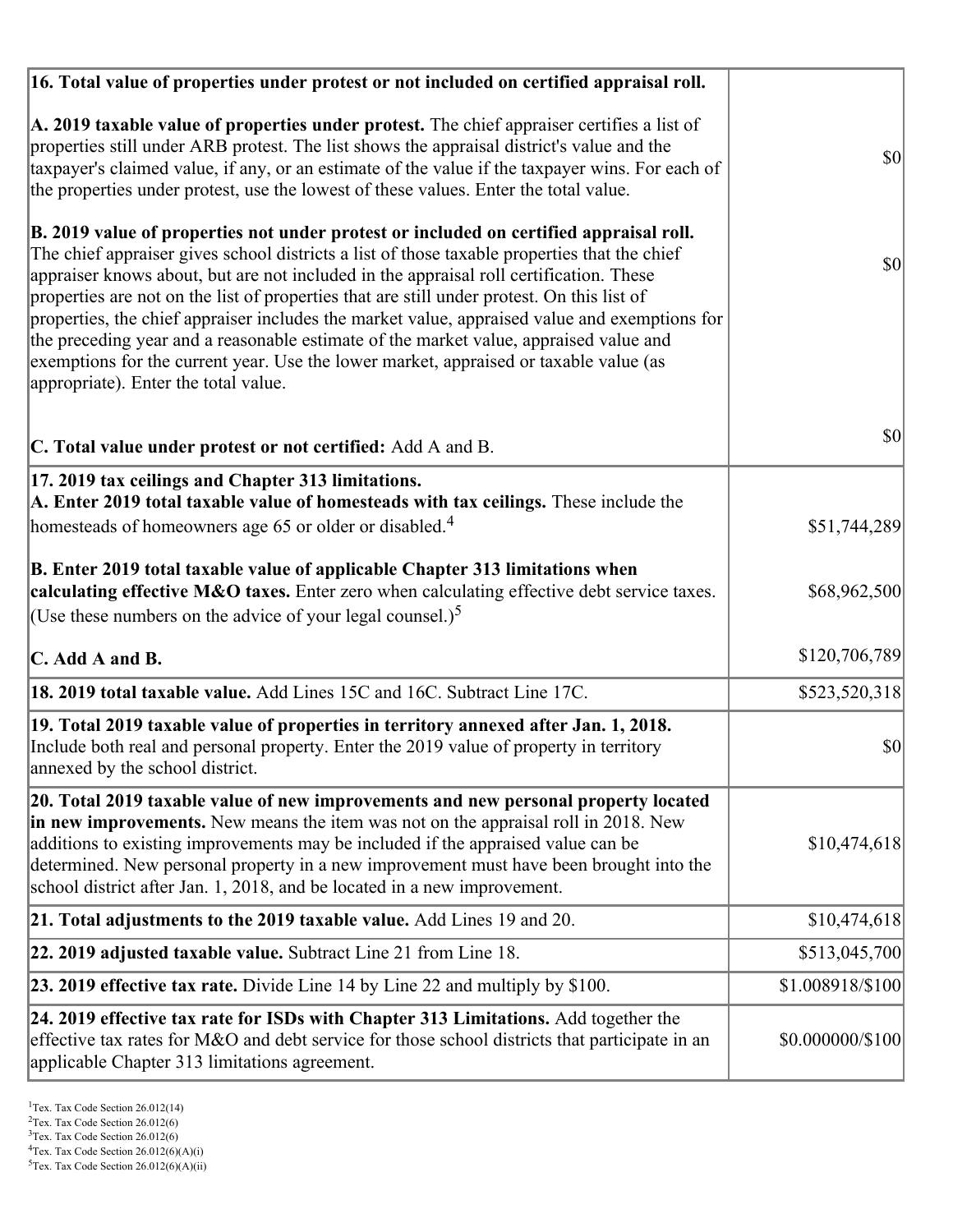## **STEP 2: Voter-Approval Tax Rate**

Most school districts calculate a voter-approval tax rate that is split into two separate rates:

- 1. **Maintenance and Operations (M&O):** The M&O rate is the portion of the tax rate that raises taxes for any lawful purpose other than debt service for which a taxing unit may spend property tax revenue. This rate accounts for such things as salaries, utilities and day-to-day operations.
- 2. **Debt:** The debt tax rate includes the debt service necessary to pay the school district's debt payments in the coming year. This rate accounts for principal and interest on bonds and other debt secured by property tax revenue.

In most cases the voter-approval tax rate exceeds the effective tax rate, but occasionally decreases in a school district's debt service will cause the effective tax rate to be higher than the rollback tax rate.

| <b>Voter-Approval Tax Rate Activity</b>                                                                                                                                                                                                                                                                                      | <b>Amount/Rate</b> |
|------------------------------------------------------------------------------------------------------------------------------------------------------------------------------------------------------------------------------------------------------------------------------------------------------------------------------|--------------------|
| <b>25. 2019 voter-approval M&amp;O rate.</b> The sum of the following as calculated in Tax Code<br>Section 26.08(n)(1)(A),(B) and (C). Go to Region 13 Education Service Center's Worksheet<br>for State Aid Template for 2019-2020 to determine state compression percentage and the<br>district enrichment tax rate (DTR). |                    |
| A. The rate per \$100 of taxable value that is equal to the 2019 state compression<br>percentage plus \$1.00                                                                                                                                                                                                                 | \$0                |
| <b>B.</b> The greater of:<br>(i) 2018 M&O - $$1.00 + DTR$ reduction)<br><b>OR</b>                                                                                                                                                                                                                                            | \$0.0400           |
| (ii) \$0.04 per \$100 of taxable value                                                                                                                                                                                                                                                                                       |                    |
| $\mathbf C$ . Add A and B.                                                                                                                                                                                                                                                                                                   | \$0.040000         |
| 26. Total 2019 debt to be paid with property tax revenue.<br>Debt means the interest and principal that will be paid on debts that:<br>$(1)$ Are paid by property taxes,<br>$(2)$ Are secured by property taxes,<br>$(3)$ Are scheduled for payment over a period longer than one year, and                                  |                    |
| $(4)$ Are not classified in the school district's budget as M&O expenses.                                                                                                                                                                                                                                                    |                    |
| A. Debt includes contractual payments to other school districts that have incurred debt on<br>behalf of this school district, if those debts meet the four conditions above. Include only<br>amounts that will be paid from property tax revenue. Do not include appraisal district budget<br>payments. Enter debt amount:   | 30                 |
| B. Subtract <b>unencumbered fund amount</b> used to reduce total debt.                                                                                                                                                                                                                                                       | $ 10\rangle$       |
| C. Subtract state aid received for paying principal and interest on debt for facilities through<br>the existing debt allotment program and/or instructional facilities allotment program.                                                                                                                                    | \$0                |
| D. Adjust debt: Subtract B and C from A.                                                                                                                                                                                                                                                                                     | \$0                |
| 27. Certified 2018 excess debt collections. Enter the amount certified by the collector.                                                                                                                                                                                                                                     | \$0                |
| <b>28. Adjusted 2019 debt.</b> Subtract line 27 from line 26D.                                                                                                                                                                                                                                                               | \$0                |
| 29. Certified 2019 anticipated collection rate. Enter the rate certified by the collector. If<br>the rate is 100 percent or greater, enter 100 percent.                                                                                                                                                                      | 0%                 |
| 30. 2019 debt adjusted for collections. Divide line 30 by line 31.                                                                                                                                                                                                                                                           | $ 10\rangle$       |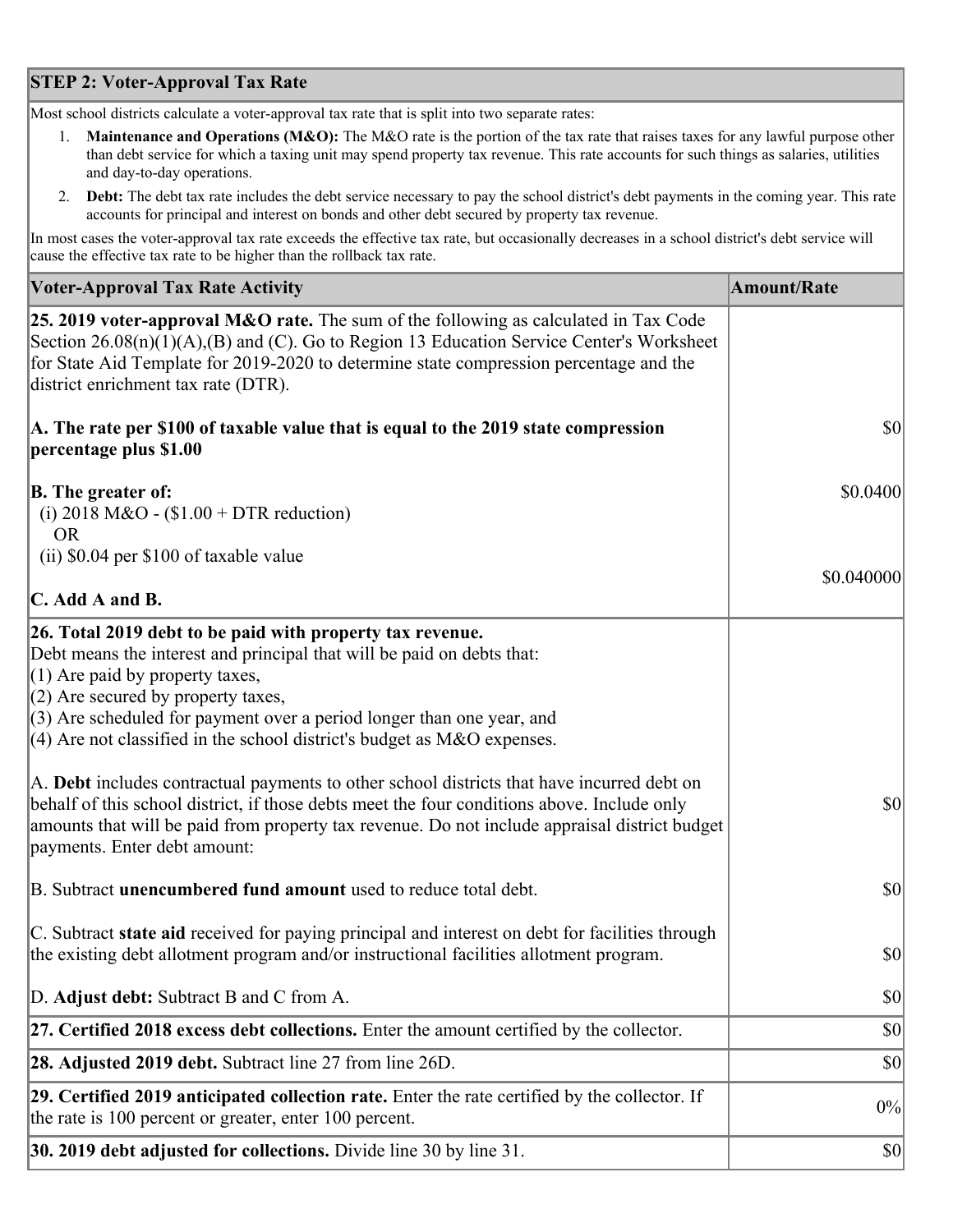| 31. 2019 total taxable value. Enter amount on line 18.                   | \$523,520,318    |
|--------------------------------------------------------------------------|------------------|
| 32. 2019 debt tax rate. Divide line 30 by line 31 and multiply by \$100. | \$0/\$100        |
| $ 33.2019$ voter-approval tax rate. Adds lines 25 and 33.                | \$0.040000/\$100 |